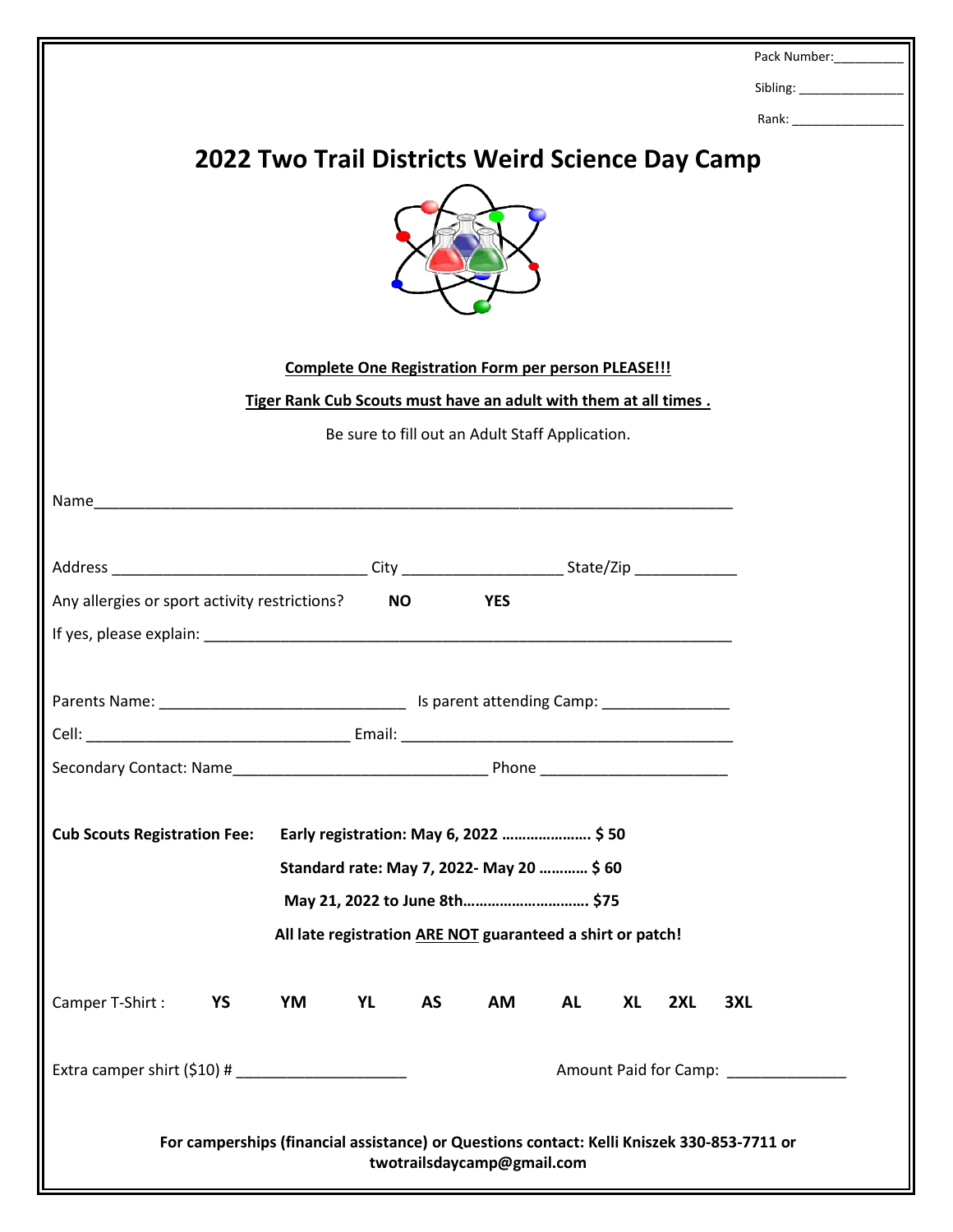## **Two Chiefs District Day Camp**



#### **[June 8, 2](https://commons.wikimedia.org/wiki/File:Science-symbol-2.svg)022 08:30 AM**

**[Broo](https://creativecommons.org/licenses/by-sa/3.0/)ke Hills Park**  140 Gist Ln Wellsburg, WV 26070

# WHAT SHOULD I BRING TO DAY CAMP?

#### **PLEASE BRING A BACKPACK WITH THE FOLLOWING ITEMS:**

- Hat
- Sunblock and Bug repellent (scout will be applying their own)
- Rain Poncho
- Swimming Trunks or Bathing Suit and Towel for Swimming pool and Splash Pad.
- Sack Lunch (**Non-perishable items**)
- Medication\* (Bring to check in table for the camp nurse) o **ALL MEDICAL FORMS MUST BE COMPLETED PRIOR TO CAMP**
- Spending Money for Trading Post (camp store). There will be a variety of themed trinkets,
- snacks, drinks, and Scout goods available for purchase and parents are welcome to shop as well. • Please label all items with your scout's name and pack number.

### **Only closed toe shoes such as tennis shoes are to be worn. No flip flops, sandals, Crocs or**

**clogs.**

**SHOES MUST BE WORN AT ALL TIMES!**

**SCOUTS AND STAFF ARE TO WEAR THEIR CAMP T-SHIRTS EACH DAY.**

#### **EVENT CONTACT**

Kelli Kniszek Camp Program Director 330-853-7711 twotrailsdaycamp@gmail.com

Melissa Reinbold District Director 740-827-4558 melissa.reinbold@scouting.org